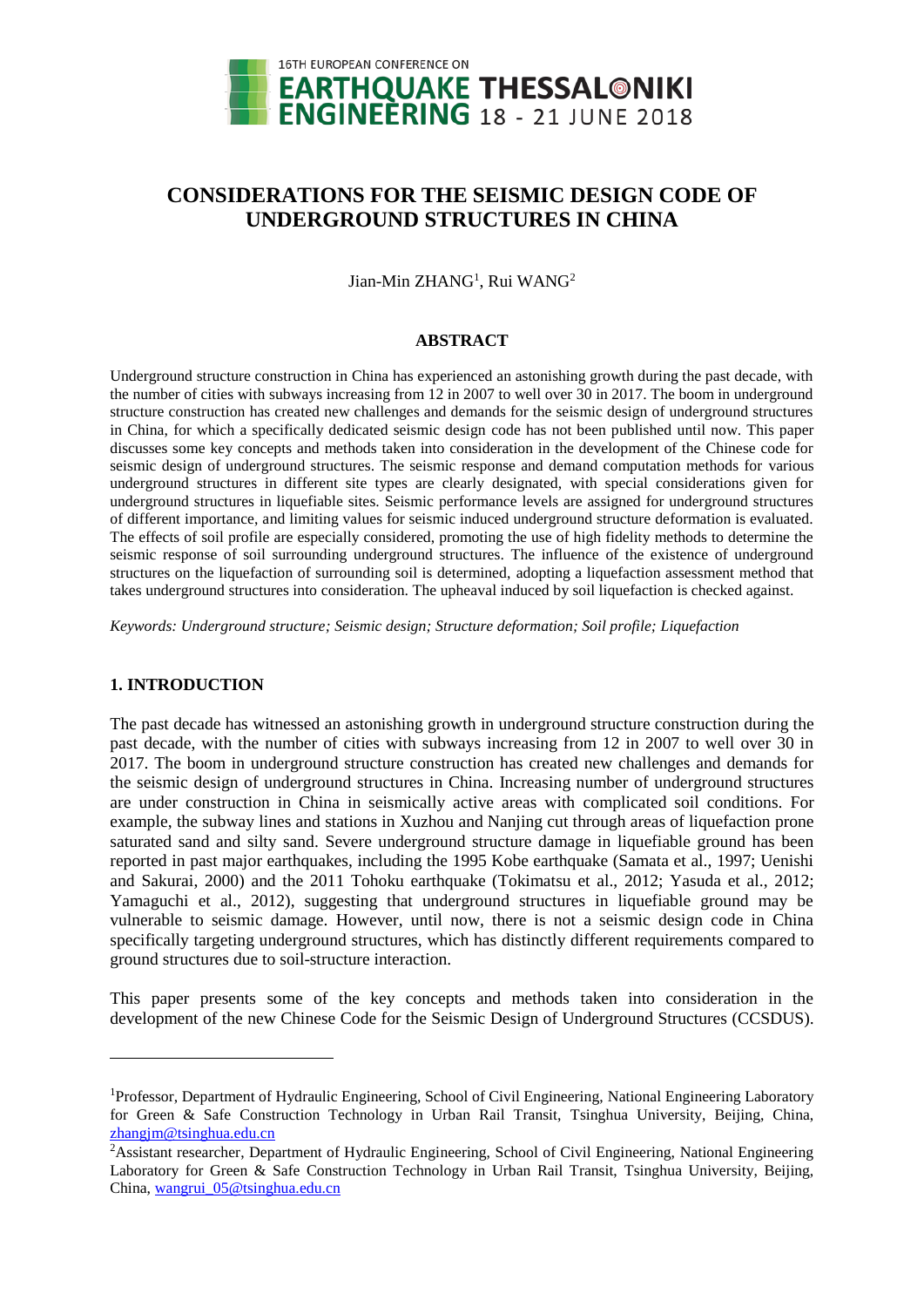The performance levels for underground structures of various importance are designated, while the limiting structure deformation values for the different targets are evaluated and presented in Section 2. The importance of accurate soil profiling and use of high fidelity methods in determining the seismic response of underground structures is presented in Section 3, with analysis of an underground structure in three different soil profiles. The influence of the existence of underground structures on the liquefaction of surrounding soil is determined in Section 4. While the method for analyzing the upheaval induced by soil liquefaction is briefly discussed in Section 5.

## **2. SEISMIC PERFORMANCE LEVELS**

The seismic performance requirements of underground structures depends on both the importance of the structure and the ground motion. Underground structures of three categories of importance and under four levels of ground motion are designated to the following four levels of seismic performance levels: I. no damage occurs in the main structure, and the structure is within the linear elastic response stage; II. light damage may occur, which can be repaired rapidly to restore normal functionality, and the structure is within the nonlinear elastic response stage; III. reparable damage may occur, and the structure should be within elasto-plastic stage; IV. no collapse should occur.

The drift ratio of underground structures is a key parameter that can be used to evaluate its seismic performance. The drift ratio is the differential lateral displacement of the top and bottom of the underground structure divided by the height of the structure. The Chinese Code for Seismic Design of Buildings (CCSDB) suggests the limiting values of seismic drift ratio based on those of ground structures. In order to provide appropriate limiting values for the seismic drift ratio of underground structures, pushover analyses are conducted on typical underground structures in Figure 1 embedded in soil. The pushover analysis are conducted using models that consist of both structure and surrounding soil with different modulus.



Figure 1. Typical underground structures and the plastic hinges developed in pushover analysis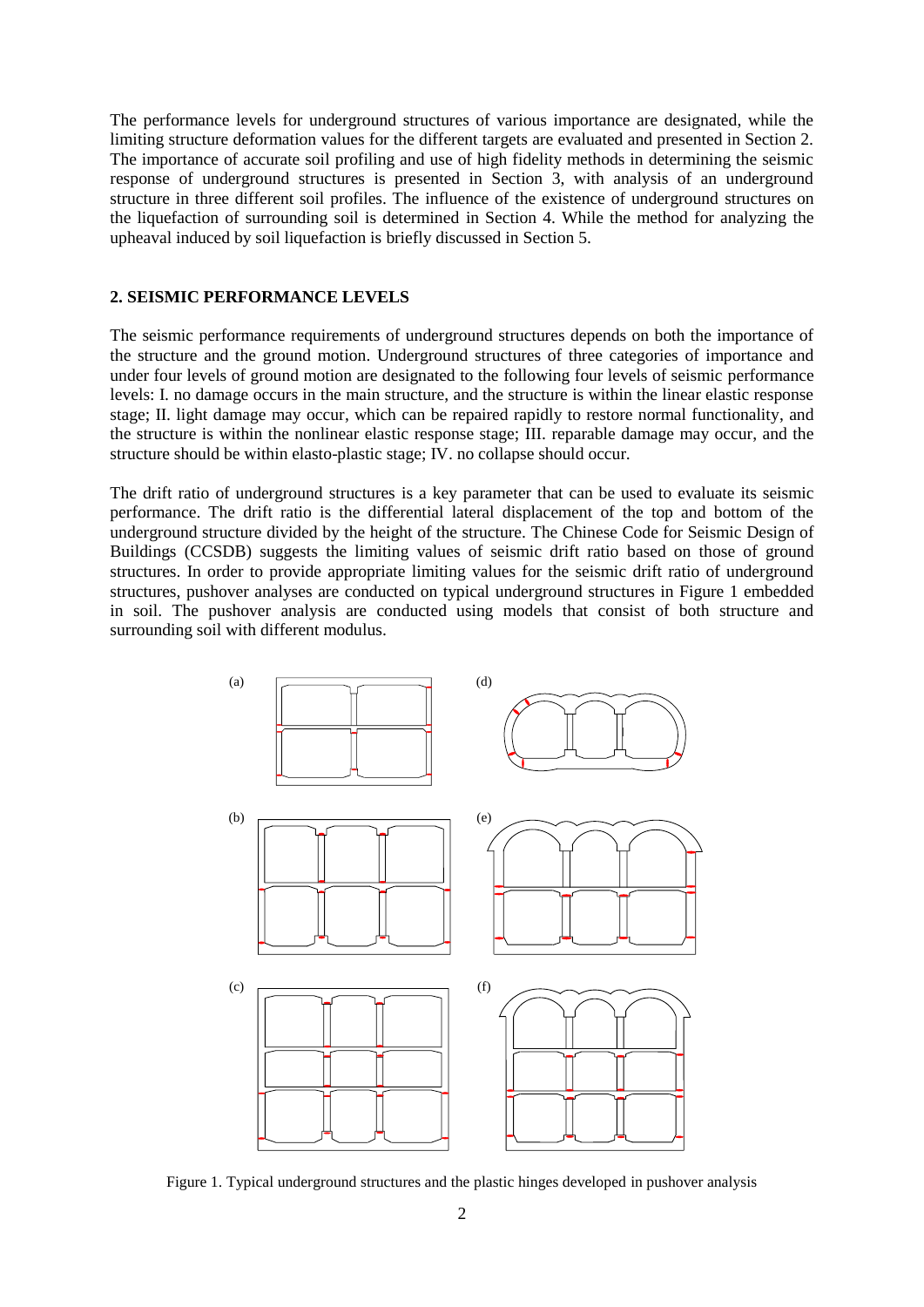The plastic hinges that is developed in the structures in the pushover analyses are shown in Figure 1. Most of the plastic hinges appear at the top and bottom of the side walls and central pillars. The drift ratio at which the first plastic hinge appears can be used as the elastic limiting value of the drift value, and the drift ratio at which the structure becomes indeterminate should be used as the elasto-plastic limiting value. Table 1 lists the elastic and elasto-plastic drift ratio limiting values of the six different structures in Figure 1. Based on these analysis and other evidence, the elastic drift ratio limit for underground structures of two stories or less is set to 0.18%, and the elastic drift ratio limit for underground structures of three stories or more is set to 0.1%. The elasto-plastic drift ratio limit for underground structures is set to 0.4%, keeping consistent with the regulation in the CCSDB.

|                           |     | Structure (a)   |       |                 |       | Structure (d) |                   |                 |                 |                 |                |
|---------------------------|-----|-----------------|-------|-----------------|-------|---------------|-------------------|-----------------|-----------------|-----------------|----------------|
|                           |     | elastic         |       | elastio-plastic |       | elastic       |                   |                 | elastio-plastic |                 |                |
|                           |     | 2m              | 4m    | 2m              | 4m    | 5m            | 10 <sub>m</sub>   | 15m             | 5m              | 10 <sub>m</sub> | 15m            |
|                           | 10  | 0.61%           | 0.68% | 0.96%           | 1.07% | 0.80%         |                   | $0.67\%$ 0.59%  | 1.88%           |                 | 2.15% 2.69%    |
| $E_d/Mpa$ 150 0.35% 0.29% |     |                 |       | 1.27%           | 1.23% | 0.60%         |                   | 0.48% 0.33%     | 1.39%           |                 | 0.99% 0.67%    |
|                           | 300 | 0.30% 0.27%     |       | 1.01%           | 0.93% | 0.44%         |                   | 0.43% 0.33%     | 1.07%           |                 | 0.83% 0.70%    |
|                           |     | Structure (b)   |       |                 |       | Structure (e) |                   |                 |                 |                 |                |
|                           |     | elastic         |       | elastio-plastic |       | elastic       |                   |                 | elastio-plastic |                 |                |
|                           |     | 2m              | 4m    | 2m              | 4m    | 5m            | 10 <sub>m</sub>   | 15m             | 5m              | 10 <sub>m</sub> | 15m            |
|                           | 10  | 0.37% 0.51%     |       | 2.94%           | 4.09% | 0.88%         |                   | 1.03% 1.33%     | 2.55%           |                 | 3.01% 3.94%    |
| $E_d/Mpa$ 150 0.34% 0.61% |     |                 |       | 1.55%           | 1.16% | 0.36%         |                   | 0.28% 0.23%     | 1.17%           |                 | 1.06% 1.12%    |
|                           |     | 300 0.33% 0.60% |       | 1.23%           | 1.17% | 0.29%         |                   | $0.25\%$ 0.22\% | 0.94%           |                 | 0.85% 0.77%    |
|                           |     | Structure (c)   |       |                 |       | Structure (f) |                   |                 |                 |                 |                |
|                           |     | elastic         |       | elastio-plastic |       | elastic       |                   | elastio-plastic |                 |                 |                |
|                           |     | 2m              | 4m    | 2m              | 4m    | 5m            | 10 <sub>m</sub>   | 15m             | 5m              | 10 <sub>m</sub> | 15m            |
|                           | 10  | 0.96%           | 0.96% | 3.05%           | 3.12% | 1.36%         |                   | 2.49% 8.55%     | 4.90%           |                 | 9.97% 25.04%   |
| $E_d/Mpa$ 150 0.30% 0.27% |     |                 |       | 1.12%           | 1.07% | 0.28%         |                   | $0.21\%$ 0.16%  | 1.29%           | 1.39% 0.71%     |                |
|                           |     | 300 0.26%       | 0.25% | 0.88%           | 0.80% |               | 0.24% 0.20% 0.16% |                 | 0.91%           |                 | $0.88\%$ 0.66% |

Table 1. List of elastic and elasto-plastic drift ratios.

## **3. INFLUENCE OF LAYERED SOIL PROFILE**

The seismic response of a typical underground structure in three different soil profiles are analyzed in this section, including: (1) underground structure fully embedded in liquefiable soil (Liq, Fig. 2 (a)). (2) liquefiable layer passes through the underground structure (M-liq, Fig. 2 (a)), with the sidewalls in contact with the liquefiable layer, while the top and bottom slabs are in contact with non-liquefiable soil, (3) underground structure in homogeneous non-liquefiable soil (Non-liq, Fig. 2 (a)). The analysis is conducted using solid-fluid coupled FEM simulation via the OpenSees framework using the model shown in Fig. 2 (b). The bottom boundary of the model is constrained to follow the input motion, and is set as an impermeable boundary. Tied displacement degrees of freedom are used at the two lateral boundaries to simulate the free-field motion. The water level is assumed to be at the ground surface, with a free drainage boundary condition. A unified plasticity model for large post-liquefaction shear deformation of sand is used for the liquefiable soil to fully capture the behavior of saturated sand (Wang et al. 2014). A technique of combining beam elements with quadrilateral elements is developed to simulate reinforced concrete structures. The input ground motion is selected based on linear scaled matching of the uniform hazard spectrum (UHS) for Nanjing (Fig. 2 (c)). The initial stress state is setup by first applying the gravity field, followed by excavation of the underground space and placement of the underground structure, adopting the procedures proposed by Wang et al. (2014). Dynamic analysis is then carried out after the initial geo-static step.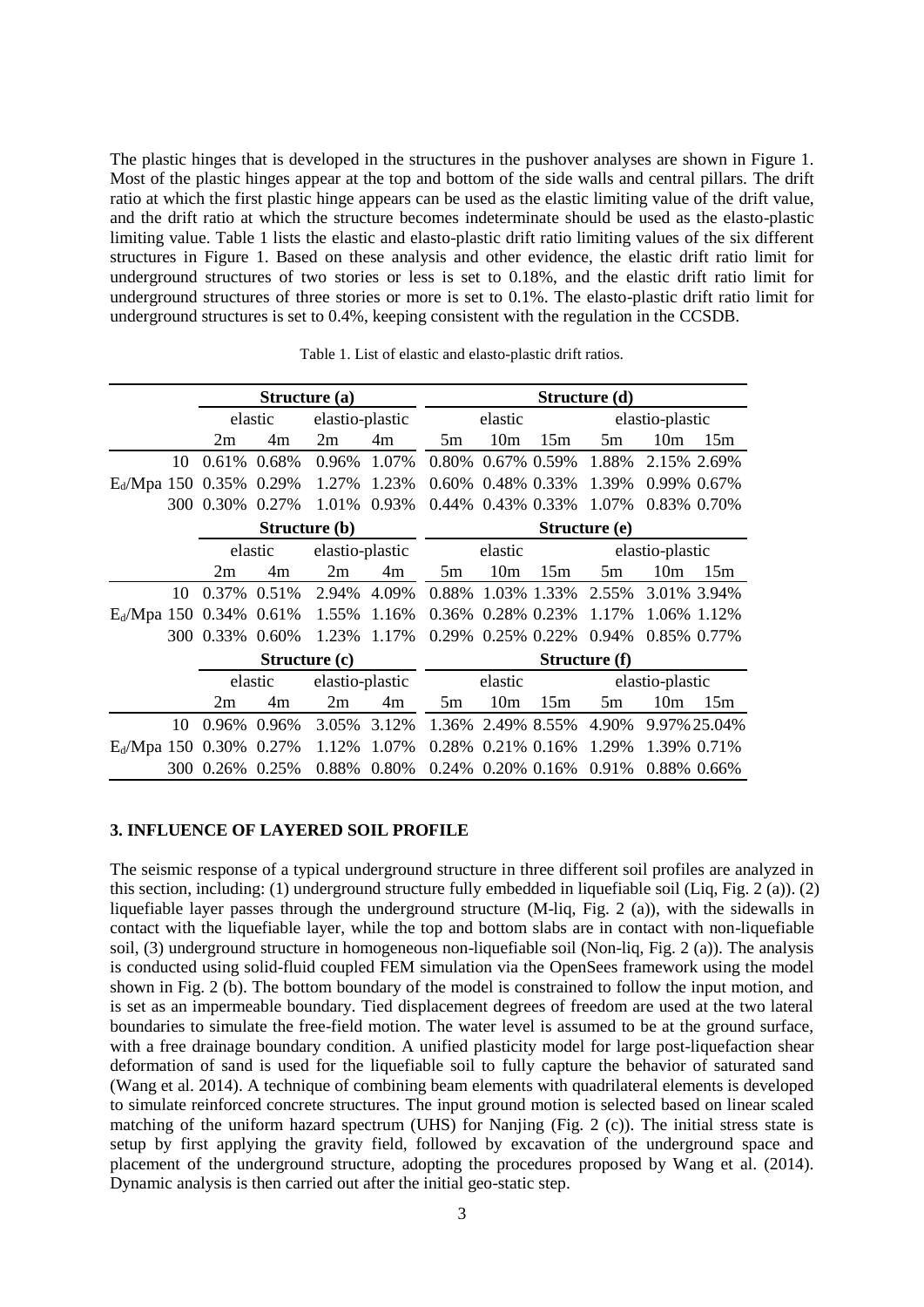

Figure 2. Soil profile, FEM mesh, and input ground motion

Fig. 3 (a) shows dynamic range of the drift ratio in each condition. The maximum drift ratio in the Mliq condition is 120% greater than that in the Non-liq condition, and is 50% greater than that in the Liq condition. Fig. 3 (b) shows the distribution of maximum moments along the left wall and central pillar in the Liq, M-liq, and Non-liq conditions, respectively. The maximum bending moment value occurs at both ends of the walls and pillar. The maximum bending moment at the bottom of the left wall and in both ends of the pillar in the M-liq condition reaches the moment capacity, which could lead to damage of the structure. In the Non-liq condition, the maximum value of bending moment remains well within the moment capacity. In the Liq condition, the maximum bending moment value at the top of the side walls and the pillar are in safe range, but the bending moment at the bottom of the left wall reaches the moment capacity.

Through comparison of structure deformation and internal forces of three different soil profile conditions, the M-liq condition with layered liquefiable soil experiences the greatest drift ratio and bending moments. This suggests that under the same input motion, layered liquefiable soil profile could induce greater structure deformation and internal stress, and is an unfavorable condition compared with underground structures in homogeneous liquefiable soil. Therefore, the CCSDUS requires appropriate methods that can reflect the soil deformation and soil-structure interaction in layered liquefiable ground to be used for the seismic design of underground structures in these conditions.



Figure 3. Drift ratio and bending moment of the structure in three different soil profiles

Fig. 4 (a) shows the dynamic range of shear forces on top and bottom slabs of the underground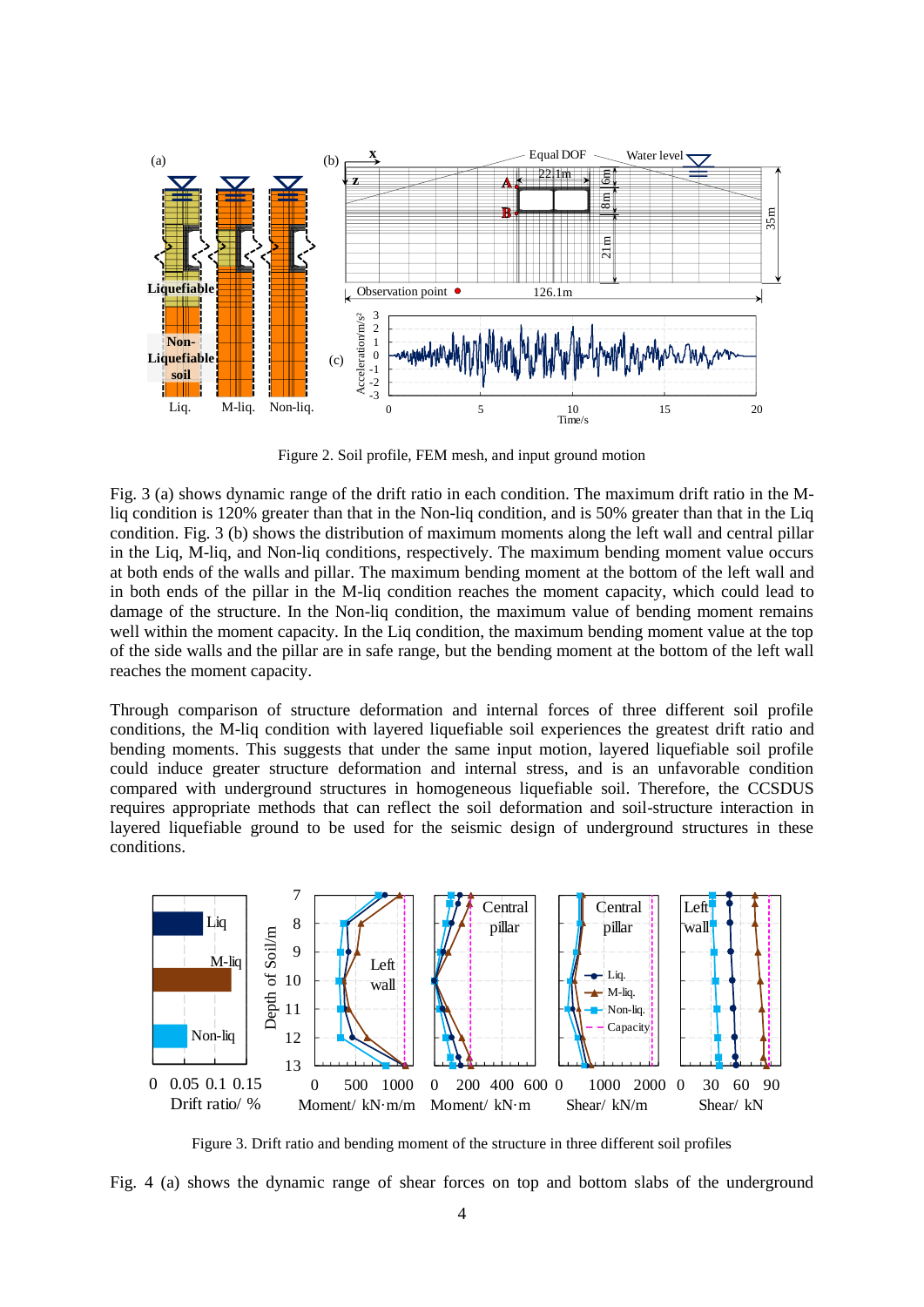structure. It is evident that the shear force in the M-liq condition is the greatest, which is at most 40% greater than the Non-liq condition and as much as eight times that of the Liq condition. In the Liq condition, liquefaction takes place under the bottom slab of the structure, which leads to the low stress level with significant shear strain. In the M-liq condition, since no liquefaction takes place on either slab, the increase in shear strain of the liquefied layer would increase the shear force on the structure. The significantly greater shear force acting upon the top and bottom slabs of the underground structure in the M-liq condition compared with that of the other two conditions provides explanation to why the structure response in the M-liq condition is the most intense of the three conditions.



Figure 4. Shear forces and acceleration on the structure in three different soil profiles

However, for the Liq condition, even though the shear force on the top and bottom slabs are smaller than those in the Non-liq condition, its structure response is still more intense than that in the Non-liq condition, which is somewhat counterintuitive. This can be explained through analysis of the inertial force on the underground structure, which is often underappreciated. The acceleration distribution in the structure at the time of maximum drift ratio in each condition is plotted in Fig. 4 (b)-(d). The structure under all the three conditions reaches its maximum drift ratio in the  $+x$  direction, being 0.08%, 0.12%, and 0.05% for the Liq, M-liq, and Non-liq conditions, respectively, which means the top slab is at a position relative to the right of the bottom slab. In the Liq and M-liq conditions, the differential acceleration between the top and bottom slab is significant, which is  $0.52 \text{m/s}^2$  and  $0.80 \text{m/s}^2$ , respectively (Fig. 4 (b) (c)). However, in the Non-liq condition, although the absolute value of acceleration is greater than that in the other two conditions, the differential value between the top and bottom slabs is much smaller, at  $0.37 \text{ m/s}^2$  (Fig. 4 (d)). This indicates that the loss of constraint from the liquefied soil can lead to greater differential acceleration in the underground structure compared to that of underground structures in non-liquefied soil, which in turn increases the internal forces and deformation of the structure. Unlike existing perception that inertial forces are negligible for underground structures, these results suggest that for underground structures in liquefiable ground, inertial forces can also have a strong impact on seismic response. Thus, the CCSDUS requires inertial forces to be considered in the seismic design of underground structures in liquefiable soil and soft clay.

#### **4. LIQUEFACTION ASSESSMENT CONSIDERING UNDERGROUND STRUCTURE**

Underground structures generally have a smaller overall density compared with the soil that they replace, which could thus cause liquefaction to occur at greater depth around the structure. Figure 5 shows the range of liquefied soil under the same seismic input for both a homogeneous saturated sand free field and the same soil with an underground structure embedded, in a numerical simulation. The simulation follows the same method and procedure as that in Section 3. The simulation results show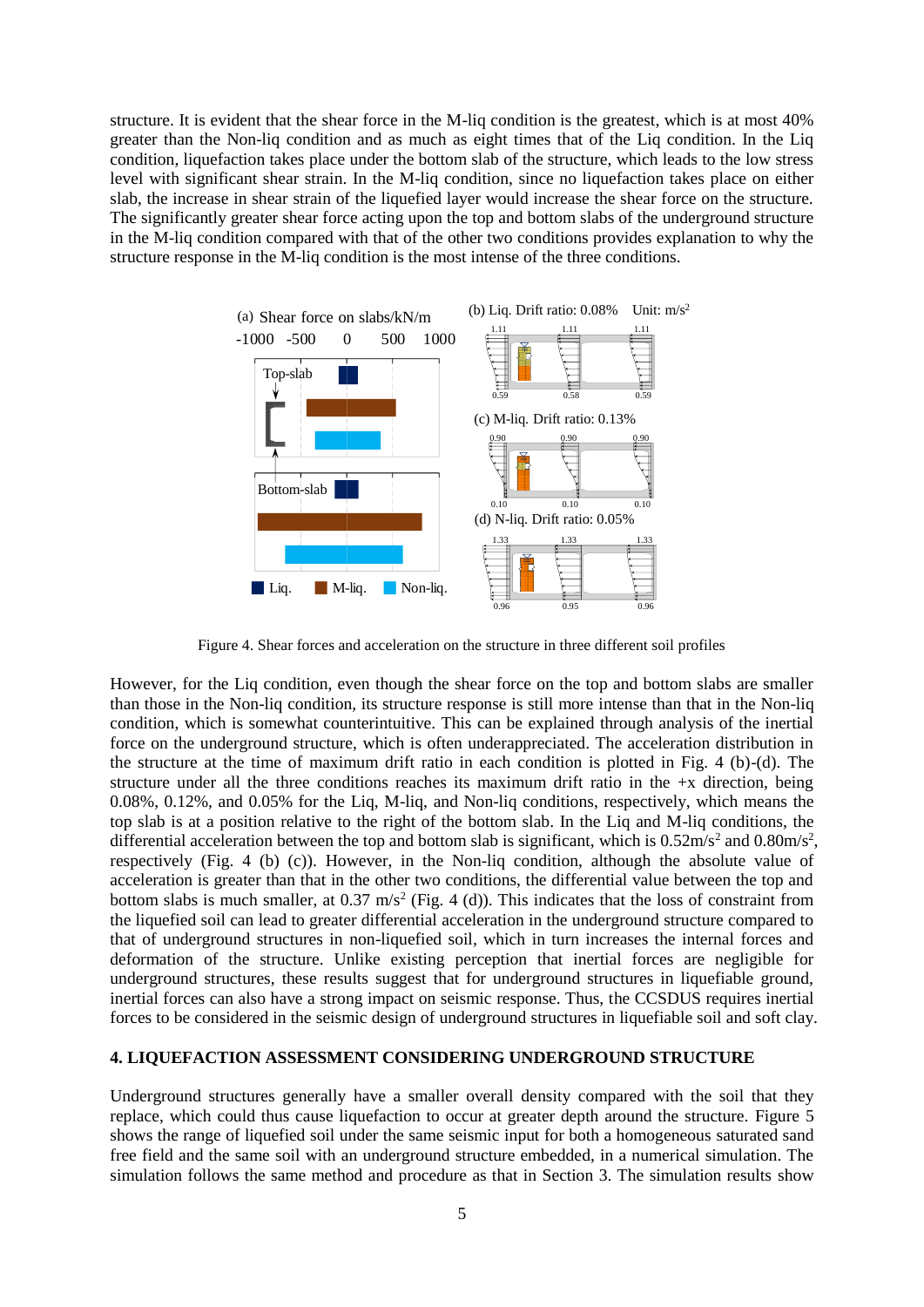clearly that the existence of the underground structure causes the liquefaction depth beneath the structure to significantly increase. Extensive study shows that existence of typical underground structures can cause liquefaction depth to extend up to 10m below the structure. However, current codes that mainly target ground structures, such as the Chinese Code for Seismic Design of Buildings does not take the influence of underground structures into consideration during liquefaction assessment, and neglect the liquefaction susceptibility of soil below 20m depth. Although this approach may be appropriate for ground structures which increases the effective stress in the foundation, it could cause fatal underestimation of liquefaction susceptibility for underground structures which decreases the effective stress in the ground. Hence, a new liquefaction assessment method that takes into consideration of underground structures is adopted in the newly developed CCSDUS.



Liquefied soil with the existence of underground structure



Distribution of minimum vertical effective stress ( $\sigma'_{\text{win}}$ )

Figure 5. Distribution of minimum effective stress during shaking without and with underground structure

When the underground structure is constructed above saturated sand and silty sand, the liquefaction depth *D*<sub>f</sub> obtained from traditional methods that do not take the existence of underground structures into consideration should be modified according to the following equations:

$$
D_{\rm s} = D_{\rm f} + (1 - \eta_{\rm gs})H\xi_{\rm s} \tag{1}
$$

$$
\eta_{gs} = \begin{cases} \frac{G_{st}}{G_{so}}, & G_{st} < G_{so} \\ 1, & G_{st} \ge G_{so} \end{cases} \tag{2}
$$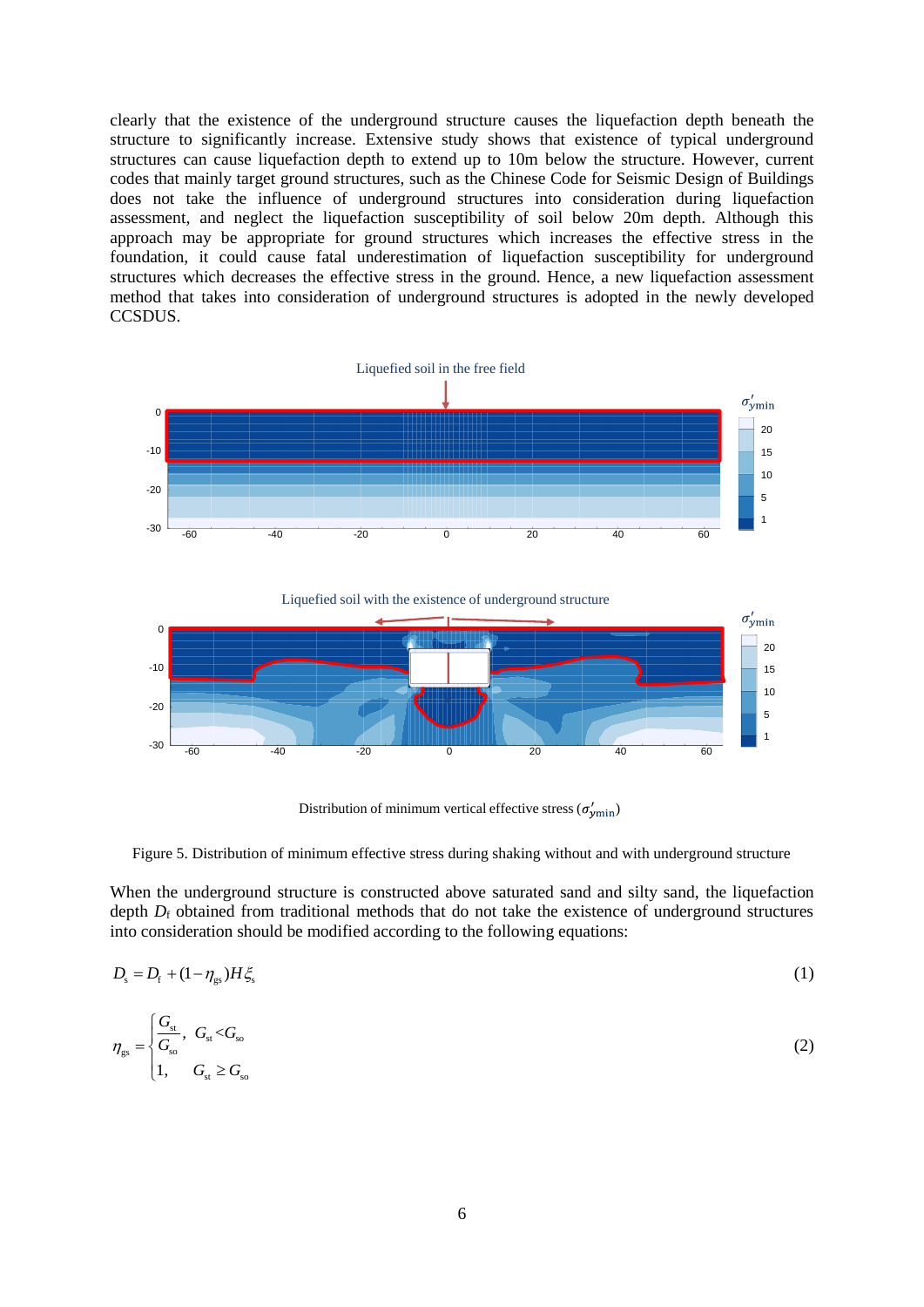$$
\xi_{s} = \begin{cases}\n\frac{1.5B}{D_{f} + H + 0.25B - D} e^{\eta_{gs}}, & D_{f} > D \\
\frac{1.5B}{H + 0.25B} e^{\eta_{gs}}, & D_{f} \le D\n\end{cases}
$$
\n(3)

Where  $D<sub>s</sub>$  is the modified liquefaction depth after taking the underground structure into consideration, *H*, *B*, and *D* are the structure height, width, and depth, respectively,  $\eta_{gs}$  is the relative structure density,  $G<sub>st</sub>$  and  $G<sub>so</sub>$  are the structure weight and the corresponding soil weight in the free field, respectively,  $\zeta<sub>s</sub>$ is the structure influence factor. Equations (1)-(3) are developed empirically based on existing experiment and numerical analysis data.

## **5. UPHEAVAL CAUSED BY LIQUEFACTION**

Case studies have shown that the upheaval of underground structures in liquefiable ground is a major cause of failure. In general, underground structures have smaller average densities compared to saturated soil, this upheaval of the underground structure is caused by the increase in excess pore water pressure and the decrease in surrounding soil strength. When the base of the underground structure is within soil that is determined as liquefiable following the procedures in Section 4, the structure should be checked against upheaval, with the requirement that the total uplifting force *F* should be no greater than the total downward force  $R_F$  divided by a safety factor  $\gamma_{RF}$  of 1.05:

$$
F \le R_{\rm F} / \gamma_{\rm RF} \tag{4}
$$

The total uplifting force *F* consists of the uplifting forces generated by the hydro-static pore pressure  $(F<sub>S</sub>)$  and by the excess pore pressure accumulated during shaking  $(F<sub>p</sub>)$  (Figure 6), expressed as:

(5)

$$
F = F_{\rm S} + F_{\rm p}
$$



Figure 6. Diagram of uplifting forces and downward forces acting upon underground structures

The excess pore pressure should be obtained through seismic analysis of the soil-structure system. The total resisting downward force  $R_F$  consists of the weight of the structure  $R_g$ , the effective weight of the overlying soil  $R_{\rm so}$ , and the side friction force  $R_{\rm sf}$ :